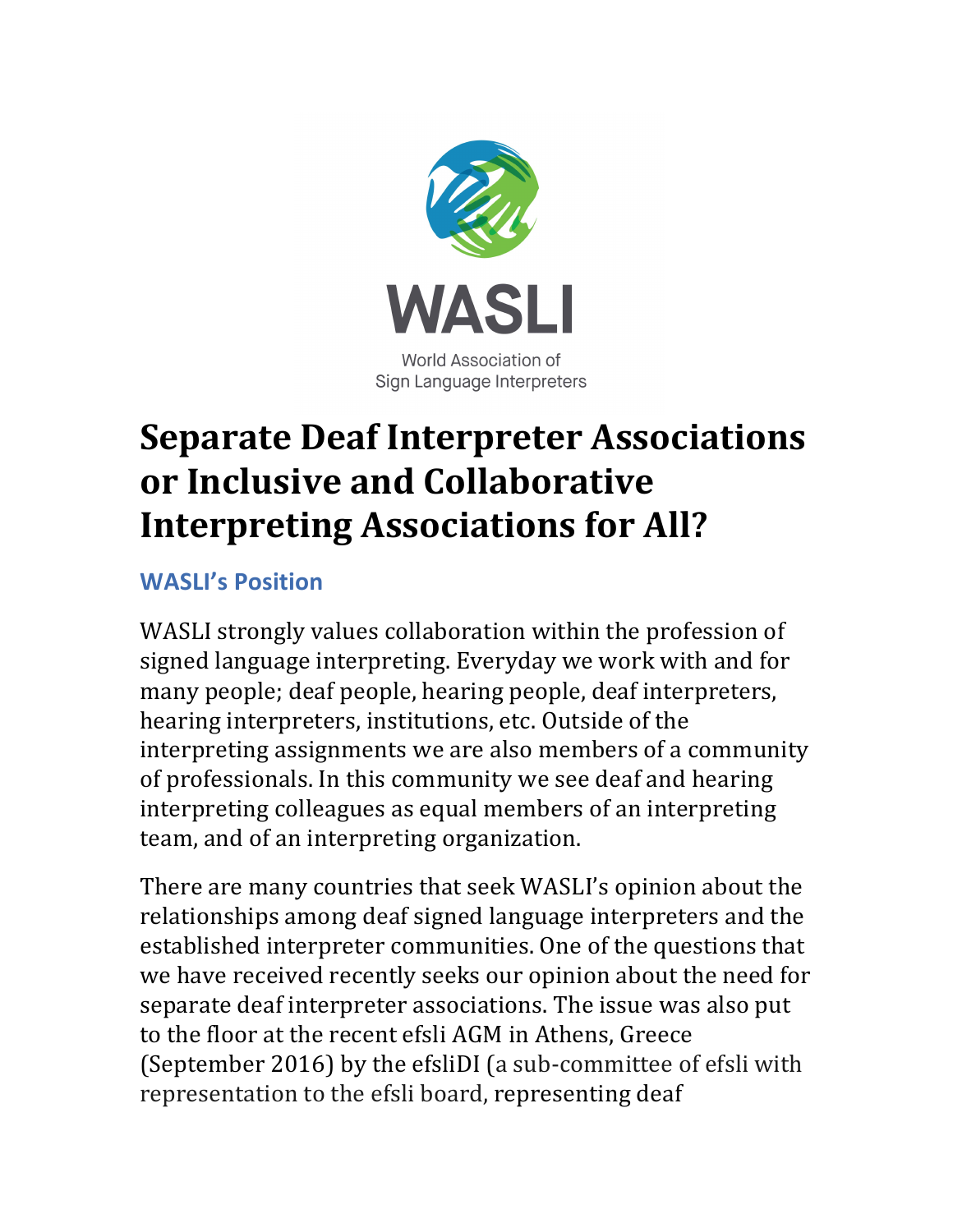interpreters at the European level).

WASLI is not in a position to dictate local practices and/or influence the cultural aspects that exist in a country. However, we have a position that has been adopted by the Board of Directors and our Regional Representatives and it is described below (adopted September 2016):

WASLI encourages models of collaboration. There are associations around the world of signed language interpreters that are inclusive of both hearing and deaf interpreters. Deaf interpreters are active members of the association, conferences are accessible in both the spoken and signed languages of the country, and communication to members comes in both languages on important issues. These associations recognize that deaf and hearing interpreters have much to learn from each other and include all interpreters in the organisation and its activities. They also acknowledge the specific needs of interpreters and offer training events for either hearing or deaf interpreters only. However, the association belongs to both deaf and hearing interpreters equally. 

WASLI is aware that there are signed language interpreter associations that embrace collaboration and welcome hearing and deaf interpreters as equal members. However, there are still associations around the globe who resist the concept of deaf interpreters, and are not inclusive in their practices. They may choose to only communicate in a spoken language in their meetings, and consciously or unconsciously privilege the ability to hear. They may choose not to work with deaf interpreters where there is a clear opportunity to provide exceptional service through a deaf and hearing interpreter team.